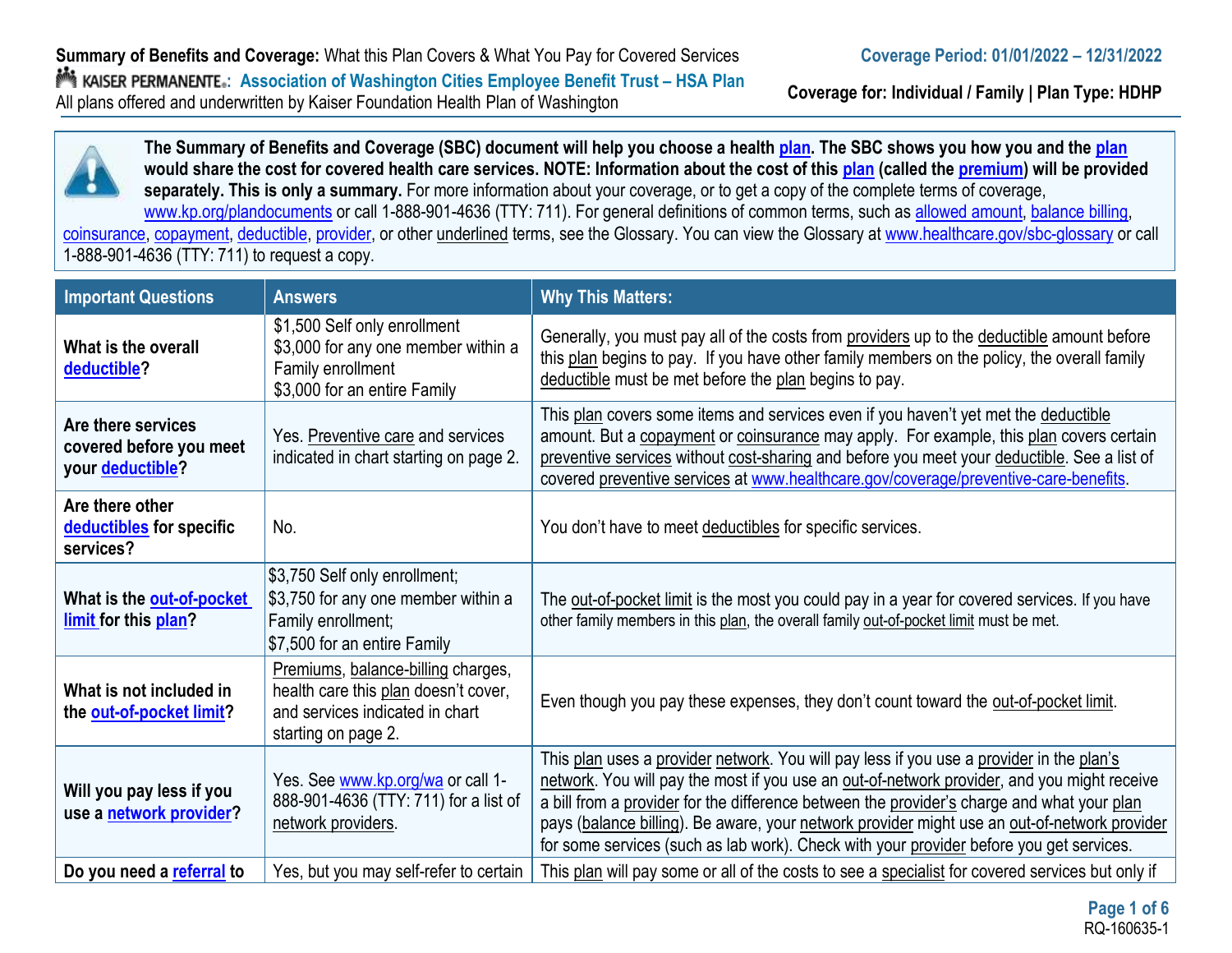| <b>Important Questions</b> | <b>Answers</b> | <b>Why This Matters:</b>                           |
|----------------------------|----------------|----------------------------------------------------|
| see a specialist?          | specialists.   | vou have a referral before you see the specialist. |

All copayment [and co](https://www.healthcare.gov/sbc-glossary/#copayment)ins[urance](https://www.healthcare.gov/sbc-glossary/#coinsurance) costs shown in this chart are after your deductible [has be](https://www.healthcare.gov/sbc-glossary/#deductible)en met, if a deductible [applie](https://www.healthcare.gov/sbc-glossary/#deductible)s.  $\triangle$ 

| <b>Common Medical</b>                                                      |                                                      | <b>What You Will Pay</b>                                                                   |                                                        | <b>Limitations, Exceptions, &amp; Other Important</b>                                                                                                              |  |
|----------------------------------------------------------------------------|------------------------------------------------------|--------------------------------------------------------------------------------------------|--------------------------------------------------------|--------------------------------------------------------------------------------------------------------------------------------------------------------------------|--|
| <b>Services You May Need</b><br><b>Event</b>                               |                                                      | <b>Network Provider</b><br>(You will pay the least)                                        | <b>Non-Network Provider</b><br>(You will pay the most) | <b>Information</b>                                                                                                                                                 |  |
|                                                                            | Primary care visit to treat<br>an injury or illness  | \$20 / visit, then 10%<br>coinsurance                                                      | Not covered                                            | None                                                                                                                                                               |  |
| If you visit a health<br>care provider's                                   | <b>Specialist visit</b>                              | \$20 / visit, then 10%<br>coinsurance                                                      | Not covered                                            | None                                                                                                                                                               |  |
| office or clinic                                                           | Preventive care/screening/<br>immunization           | No charge, deductible<br>does not apply.                                                   | Not covered                                            | You may have to pay for services that aren't<br>preventive. Ask your provider if the services<br>needed are preventive. Then check what your<br>plan will pay for. |  |
| If you have a test                                                         | Diagnostic test (x-ray,<br>blood work)               | 10% coinsurance                                                                            | Not covered                                            | None                                                                                                                                                               |  |
|                                                                            | Imaging (CT/PET scans,<br>MRI <sub>s</sub> )         | 10% coinsurance                                                                            | Not covered                                            | Preauthorization required or will not be<br>covered.                                                                                                               |  |
|                                                                            | Preferred generic drugs                              | $$15$ (retail);<br>3x retail cost share (mail<br>order) / prescription                     | Not covered                                            | Up to a 90-day supply (retail / mail order).<br>Subject to formulary guidelines.                                                                                   |  |
| If you need drugs to<br>treat your illness or<br>condition                 | Preferred brand drugs                                | \$30 (retail);<br>3x retail cost share (mail<br>order) / prescription                      | Not covered                                            | Up to a 90-day supply (retail / mail order).<br>Subject to formulary guidelines.                                                                                   |  |
| More information<br>about prescription<br>drug coverage is<br>available at | Non-preferred drugs                                  | \$50 (retail); 3x retail cost<br>share (mail order) /<br>prescription                      | Not covered                                            | Up to a 90-day supply (retail / mail order).<br>Subject to formulary guidelines.                                                                                   |  |
| www.kp.org/wa                                                              | <b>Specialty drugs</b>                               | Applicable Preferred<br>generic, Preferred brand<br>or Non-Preferred cost<br>shares apply. | Not covered                                            | Up to a 30-day supply (retail). Subject to<br>formulary guidelines, when approved through<br>the exception process.                                                |  |
| If you have<br>outpatient surgery                                          | Facility fee (e.g.,<br>ambulatory surgery<br>center) | \$20 / visit, then 10%<br>coinsurance                                                      | Not covered                                            | None                                                                                                                                                               |  |
|                                                                            | Physician/surgeon fees                               | 10% coinsurance                                                                            | Not covered                                            | None                                                                                                                                                               |  |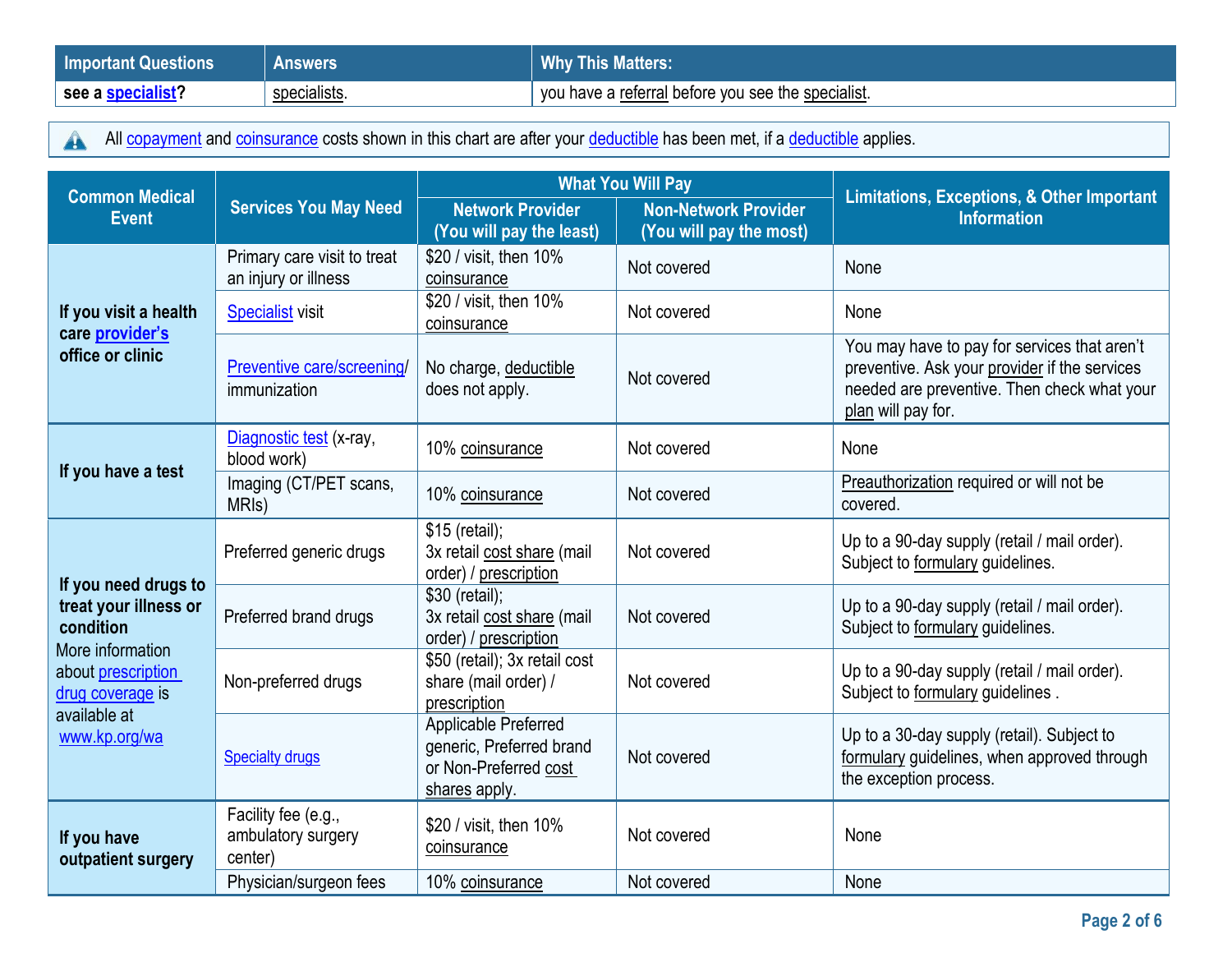| <b>What You Will Pay</b><br><b>Common Medical</b> |                                              |                                                     | <b>Limitations, Exceptions, &amp; Other Important</b>  |                                                                                                                                                                                                                |
|---------------------------------------------------|----------------------------------------------|-----------------------------------------------------|--------------------------------------------------------|----------------------------------------------------------------------------------------------------------------------------------------------------------------------------------------------------------------|
| <b>Event</b>                                      | <b>Services You May Need</b>                 | <b>Network Provider</b><br>(You will pay the least) | <b>Non-Network Provider</b><br>(You will pay the most) | <b>Information</b>                                                                                                                                                                                             |
| If you need<br>immediate medical                  | <b>Emergency room care</b>                   | \$75 / visit, then 10%<br>coinsurance               | \$75 / visit, then 10%<br>coinsurance                  | You must notify Kaiser Permanente within 24<br>hours if admitted to a Non-network provider;<br>limited to initial emergency only. Copayment<br>waived if admitted directly to the hospital as<br>an inpatient. |
| attention                                         | <b>Emergency medical</b><br>transportation   | 10% coinsurance                                     | 10% coinsurance                                        | None                                                                                                                                                                                                           |
|                                                   | <b>Urgent care</b>                           | \$20 / visit, then 10%<br>coinsurance               | \$75 / visit, then 10%<br>coinsurance                  | Non-network providers covered when<br>temporarily outside the service area.                                                                                                                                    |
| If you have a                                     | Facility fee (e.g., hospital<br>room)        | 10% coinsurance                                     | Not covered                                            | Preauthorization required or will not be<br>covered.                                                                                                                                                           |
| hospital stay                                     | Physician/surgeon fees                       | 10% coinsurance                                     | Not covered                                            | Preauthorization required or will not be<br>covered.                                                                                                                                                           |
| If you need mental<br>health, behavioral          | <b>Outpatient services</b>                   | \$20 / visit, then 10%<br>coinsurance               | Not covered                                            | None                                                                                                                                                                                                           |
| health, or<br>substance abuse<br>services         | Inpatient services                           | 10% coinsurance                                     | Not covered                                            | Preauthorization required or will not be<br>covered.                                                                                                                                                           |
|                                                   | Office visits                                | 10% coinsurance                                     | Not covered                                            | Cost sharing does not apply for preventive<br>services. Maternity care may include tests and<br>services described elsewhere in the SBC (i.e.<br>ultrasound).                                                  |
| If you are pregnant                               | Childbirth/delivery<br>professional services | 10% coinsurance                                     | Not covered                                            | You must notify Kaiser Permanente within 24<br>hours of admission, or as soon thereafter as<br>medically possible. Newborn services cost<br>shares are separate from that of the mother.                       |
|                                                   | Childbirth/delivery facility<br>services     | 10% coinsurance                                     | Not covered                                            | You must notify Kaiser Permanente within 24<br>hours of admission, or as soon thereafter as<br>medically possible. Newborn services cost<br>shares are separate from that of the mother.                       |
| If you need help<br>recovering or have            | Home health care                             | 10% coinsurance                                     | Not covered                                            | Preauthorization required or will not be<br>covered.                                                                                                                                                           |
| other special health<br>needs                     | <b>Rehabilitation services</b>               | Outpatient: \$20 / visit,<br>then 10% coinsurance   | Not covered                                            | <b>Combined with Habilitation services:</b><br>Outpatient: 60 visit limit / year. Inpatient: 60-                                                                                                               |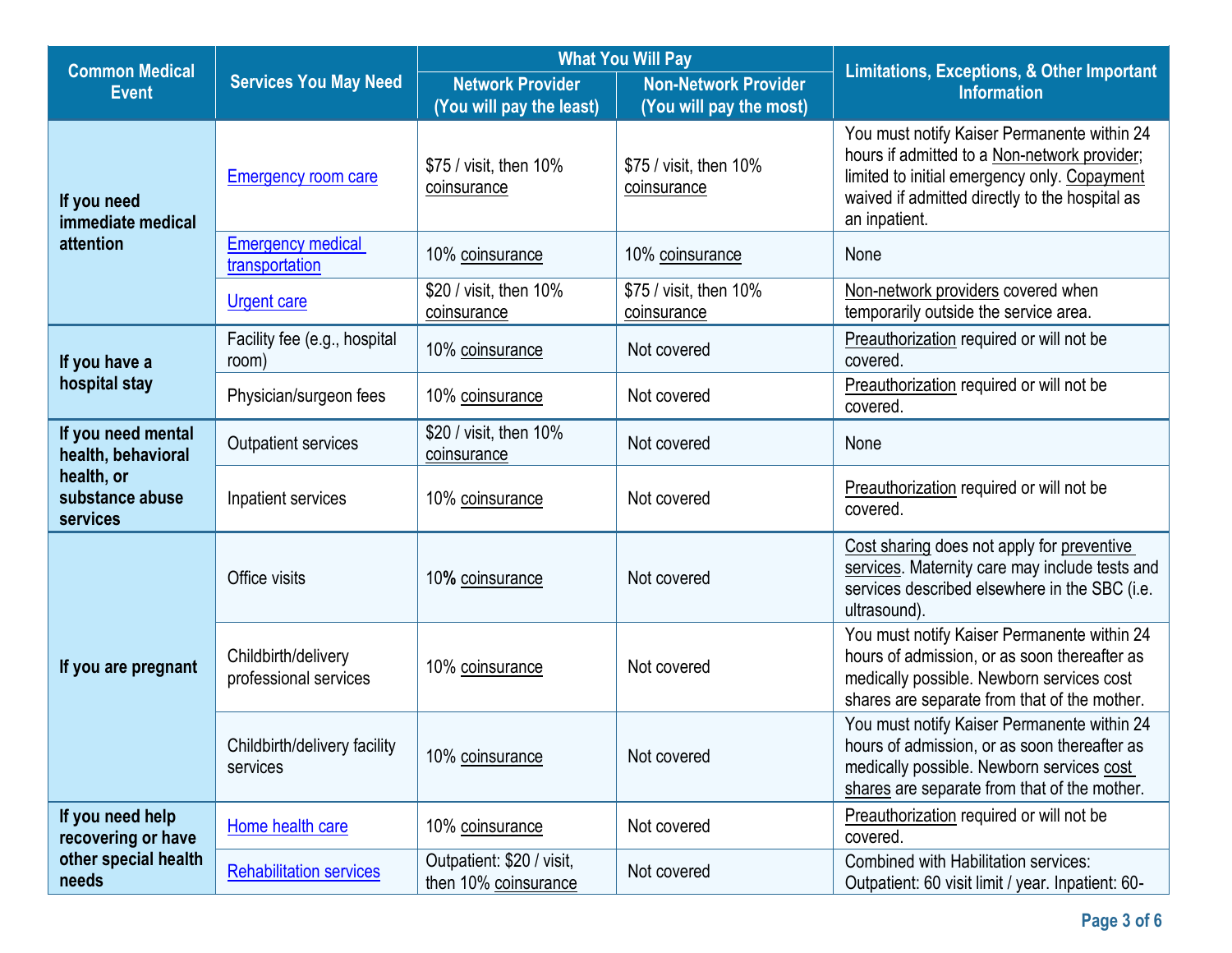| <b>What You Will Pay</b><br><b>Common Medical</b><br><b>Services You May Need</b><br><b>Network Provider</b><br><b>Event</b><br>(You will pay the least) |                              |                                                                                    | Limitations, Exceptions, & Other Important             |                                                                                                                                                                       |
|----------------------------------------------------------------------------------------------------------------------------------------------------------|------------------------------|------------------------------------------------------------------------------------|--------------------------------------------------------|-----------------------------------------------------------------------------------------------------------------------------------------------------------------------|
|                                                                                                                                                          |                              |                                                                                    | <b>Non-Network Provider</b><br>(You will pay the most) | <b>Information</b>                                                                                                                                                    |
|                                                                                                                                                          |                              | Inpatient: 10%<br>coinsurance                                                      |                                                        | day limit / year, preauthorization required or<br>will not be covered.                                                                                                |
|                                                                                                                                                          | <b>Habilitation services</b> | Outpatient: \$20 / visit,<br>then 10% coinsurance<br>Inpatient: 10%<br>coinsurance | Not covered                                            | Combined with Rehabilitation services:<br>Outpatient: 60 visit limit / year. Inpatient: 60-<br>day limit / year, preauthorization required or<br>will not be covered. |
|                                                                                                                                                          | <b>Skilled nursing care</b>  | 10% coinsurance                                                                    | Not covered                                            | 60-day limit / year. Preauthorization required<br>or will not be covered.                                                                                             |
|                                                                                                                                                          | Durable medical<br>equipment | 50% coinsurance                                                                    | Not covered                                            | Subject to formulary guidelines.<br>Preauthorization required or will not be<br>covered.                                                                              |
|                                                                                                                                                          | Hospice services             | 10% coinsurance                                                                    | Not covered                                            | Preauthorization required or will not be<br>covered.                                                                                                                  |
| If your child needs                                                                                                                                      | Children's eye exam          | \$20 / visit, then 10%<br>coinsurance for refractive<br>exam                       | Not covered                                            | Limited to 1 exam / 12 months                                                                                                                                         |
| dental or eye care                                                                                                                                       | Children's glasses           | Not covered                                                                        | Not covered                                            | None                                                                                                                                                                  |
|                                                                                                                                                          | Children's dental check-up   | Not covered                                                                        | Not covered                                            | None                                                                                                                                                                  |

## **Excluded Services & Other Covered Services:**

|                                                                                                                              | Services Your Plan Generally Does NOT Cover (Check your policy or plan document for more information and a list of any other excluded services.) |  |                                                    |  |                          |
|------------------------------------------------------------------------------------------------------------------------------|--------------------------------------------------------------------------------------------------------------------------------------------------|--|----------------------------------------------------|--|--------------------------|
|                                                                                                                              | <b>Bariatric surgery</b>                                                                                                                         |  | Dental care (Adult and child)                      |  | Private-duty nursing     |
|                                                                                                                              | Children's glasses                                                                                                                               |  | Long-term care                                     |  | Routine foot care        |
|                                                                                                                              | Cosmetic surgery                                                                                                                                 |  | Non-emergency care when traveling outside the U.S. |  | Weight loss programs     |
| Other Covered Services (Limitations may apply to these services. This isn't a complete list. Please see your plan document.) |                                                                                                                                                  |  |                                                    |  |                          |
|                                                                                                                              | Acupuncture (20 visit limit / year)                                                                                                              |  | Hearing aids (\$1,500 limit / ear / 36 months)     |  | Routine eye care (Adult) |
|                                                                                                                              | Chiropractic care (20 visit limit / year)                                                                                                        |  | Infertility treatment                              |  |                          |

**Your Rights to Continue Coverage:** There are agencies that can help if you want to continue your coverage after it ends. The contact information for those agencies is shown in the chart below. Other coverage options may be available to you, too, including buying individual insurance coverage through the Health [Insurance](https://www.healthcare.gov/sbc-glossary/#health-insurance) [Marketplace.](https://www.healthcare.gov/sbc-glossary/#marketplace) For more information about the [Marketplace,](https://www.healthcare.gov/sbc-glossary/#marketplace) visit [www.HealthCare.gov](http://www.healthcare.gov/) or call 1-800-318- 2596.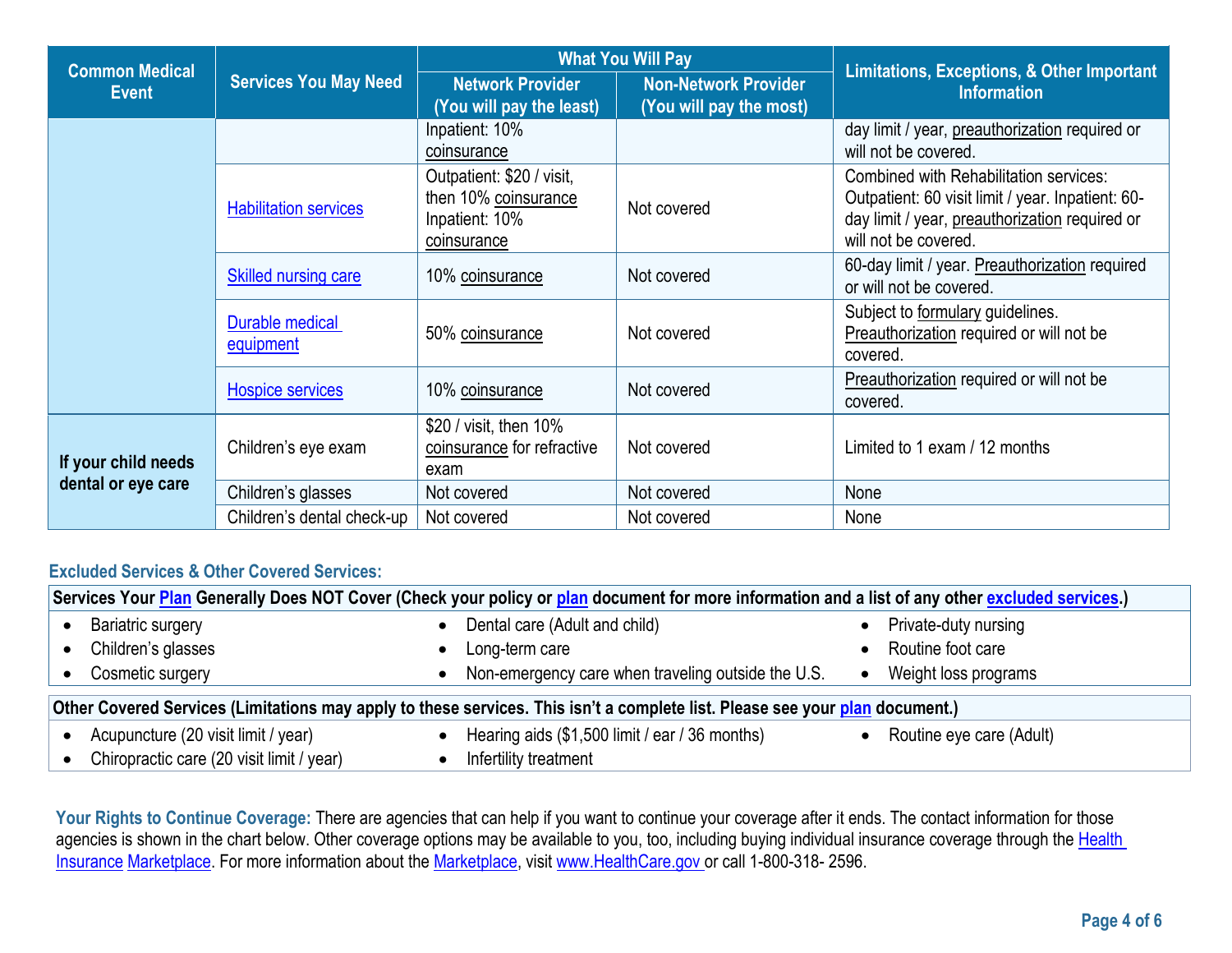Your Grievance and Appeals Rights: There are agencies that can help if you have a complaint against you[r plan](https://www.healthcare.gov/sbc-glossary/#plan) for a denial of a [claim.](https://www.healthcare.gov/sbc-glossary/#claim) This complaint is called a [grievance](https://www.healthcare.gov/sbc-glossary/#grievance) or [appeal.](https://www.healthcare.gov/sbc-glossary/#appeal) For more information about your rights, look at the explanation of benefits you will receive for that medical [claim.](https://www.healthcare.gov/sbc-glossary/#claim) You[r plan](https://www.healthcare.gov/sbc-glossary/#plan) documents also provide complete information on how to submit a [claim,](https://www.healthcare.gov/sbc-glossary/#claim) [appeal,](https://www.healthcare.gov/sbc-glossary/#appeal) or a [grievance](https://www.healthcare.gov/sbc-glossary/#grievance) for any reason to your [plan.](https://www.healthcare.gov/sbc-glossary/#plan) For more information about your rights, this notice, or assistance, contact the agencies in the chart below.

**Contact Information for Your Rights to Continue Coverage & Your Grievance and Appeals Rights:** 

| Kaiser Permanente Member Services                                                            | 1-888-901-4636 (TTY: 711) or www.kp.org/wa             |
|----------------------------------------------------------------------------------------------|--------------------------------------------------------|
| Department of Labor's Employee Benefits Security Administration                              | 1-866-444-EBSA (3272) or www.dol.gov/ebsa/healthreform |
| Department of Health & Human Services, Center for Consumer Information & Insurance Oversight | 1-877-267-2323 x61565 or www.ccijo.cms.gov             |
| Washington Department of Insurance                                                           | 1-800-562-6900 or www.insurance.wa.gov                 |

**Does this plan provide Minimum Essential Coverage? Yes**

[Minimum Essential Coverage](https://www.healthcare.gov/sbc-glossary/#minimum-essential-coverage) generally includes [plans,](https://www.healthcare.gov/sbc-glossary/#plan) [health insurance](https://www.healthcare.gov/sbc-glossary/#health-insurance) available through the [Marketplace](https://www.healthcare.gov/sbc-glossary/#marketplace) or other individual market policies, Medicare, Medicaid, CHIP, TRICARE, and certain other coverage. If you are eligible for certain types of [Minimum Essential Coverage,](https://www.healthcare.gov/sbc-glossary/#minimum-essential-coverage) you may not be eligible for the [premium tax credit.](https://www.healthcare.gov/sbc-glossary/#premium-tax-credits)

**Does this plan meet the Minimum Value Standards? No**

If your [plan](https://www.healthcare.gov/sbc-glossary/#plan) doesn't meet the [Minimum Value Standards,](https://www.healthcare.gov/sbc-glossary/#minimum-value-standard) you may be eligible for a [premium tax credit](https://www.healthcare.gov/sbc-glossary/#premium-tax-credits) to help you pay for a plan through the [Marketplace.](https://www.healthcare.gov/sbc-glossary/#marketplace)

**Language Access Services:**

Spanish (Español): Para obtener asistencia en Español, llame al 1-888-901-4636 (TTY: 711). Tagalog (Tagalog): Kung kailangan ninyo ang tulong sa Tagalog tumawag sa 1-888-901-4636 (TTY: 711). Chinese (中文): 如果需要中文的帮助,请拨打这个号码 1-888-901-4636 (TTY: 711). Navajo (Dine): Dinek'ehgo shika at'ohwol ninisingo, kwiijigo holne' 1-888-901-4636 (TTY: 711).

*To see examples of how this plan might cover costs for a sample medical situation, see the next section.*